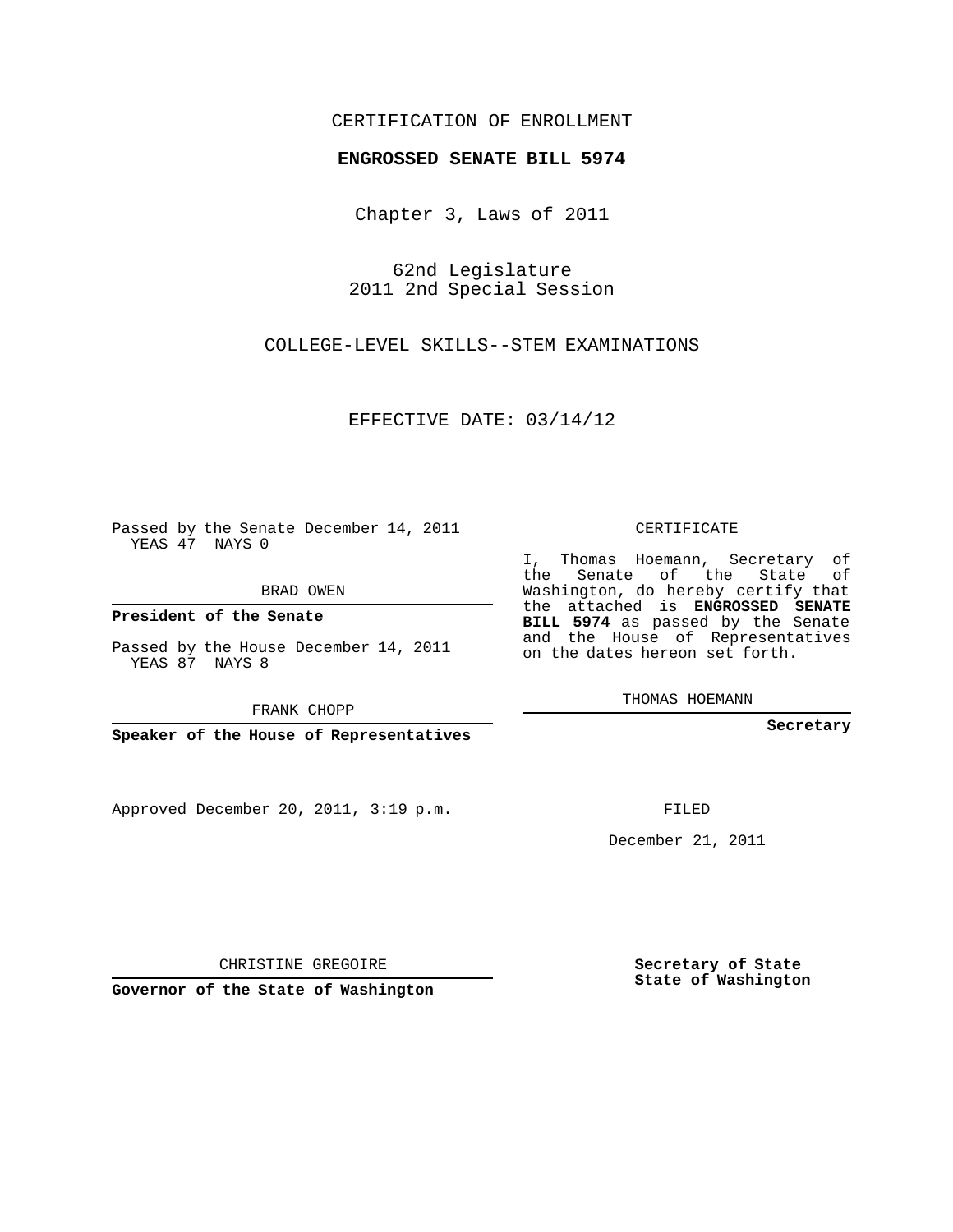## **ENGROSSED SENATE BILL 5974** \_\_\_\_\_\_\_\_\_\_\_\_\_\_\_\_\_\_\_\_\_\_\_\_\_\_\_\_\_\_\_\_\_\_\_\_\_\_\_\_\_\_\_\_\_

\_\_\_\_\_\_\_\_\_\_\_\_\_\_\_\_\_\_\_\_\_\_\_\_\_\_\_\_\_\_\_\_\_\_\_\_\_\_\_\_\_\_\_\_\_

Passed Legislature - 2011 2nd Special Session

**State of Washington 62nd Legislature 2011 2nd Special Session**

**By** Senators Tom, Litzow, Kilmer, Fain, Hewitt, Chase, and Kohl-Welles; by request of Governor Gregoire

Read first time 12/07/11. Referred to Committee on Ways & Means.

1 AN ACT Relating to demonstrating college level skills; and amending 2 RCW 28B.10.053.

3 BE IT ENACTED BY THE LEGISLATURE OF THE STATE OF WASHINGTON:

 4 **Sec. 1.** RCW 28B.10.053 and 2011 c 77 s 3 are each amended to read 5 as follows:

 (1) By December 1, 2011, and by June of each odd-numbered year thereafter, the institutions of higher education shall collaboratively develop a master list of postsecondary courses that can be fulfilled by taking the advanced placement, international baccalaureate, or other 10 recognized college-level proficiency examinations, including but not limited to examinations by a national multidisciplinary science, 12 technology, engineering, and mathematics program, and meeting the qualifying examination score or demonstrated competencies for lower division general education requirements or postsecondary professional technical requirements. The master list of postsecondary courses fulfilled by proficiency examinations or demonstrated competencies are those that fulfill lower division general education requirements or career and technical education requirements and qualify for postsecondary credit. From the master list, each institution shall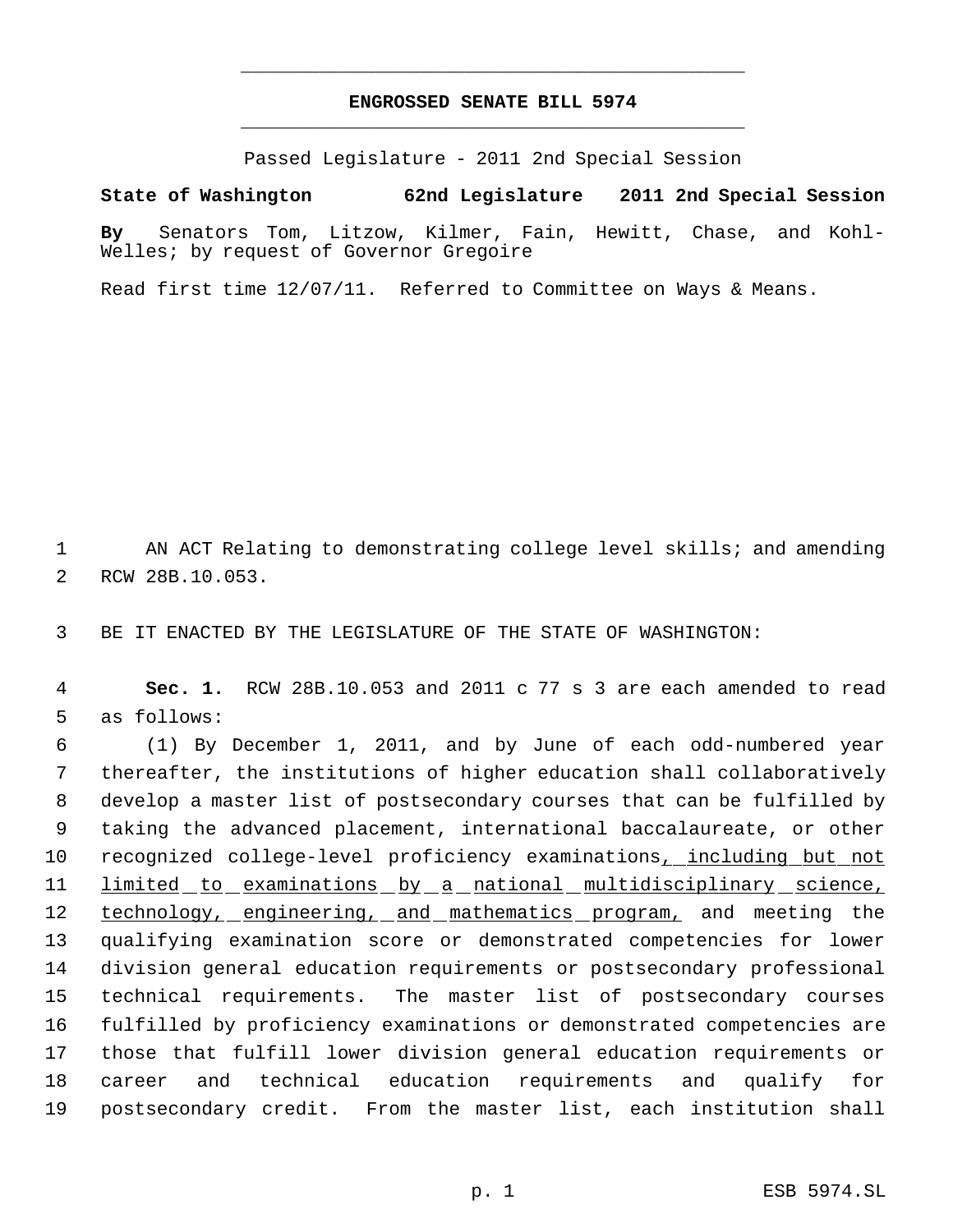create and publish a list of its courses that can be satisfied by successful proficiency examination scores or demonstrated competencies for lower division general education requirements or postsecondary professional technical requirements. The qualifying examination scores and demonstrated competencies shall be included in the published list. The requirements to develop a master list under this section do not apply if an institution has a clearly published policy of awarding credit for the advanced placement, international baccalaureate, or other recognized college-level placement exams and does not require those credits to meet specific course requirements but generally applies those credits towards degree requirements.

 (2) To the maximum extent possible, institutions of higher education shall agree on examination qualifying scores and demonstrated competencies for the credits or courses under subsection (3) of this section, with scores equivalent to qualified or well-qualified. Nothing in this subsection shall prevent an institution of higher education from adopting policies using higher scores for additional purposes.

 (3) Each institution of higher education, in designing its certificate, technical degree program, two-year academic transfer program, or freshman and sophomore courses of a baccalaureate program or baccalaureate degree, must recognize the equivalencies of at least one year of course credit and maximize the application of the credits toward lower division general education requirements that can be earned through successfully demonstrating proficiency on examinations, including but not limited to advanced placement and international baccalaureate examinations. The successful completion of the examination and the award of credit shall be noted on the student's college transcript.

 (4) Each institution of higher education must clearly include in its admissions materials and on its web site the credits or the institution's list of postsecondary courses that can be fulfilled by proficiency examinations or demonstrated competencies and the agreed- upon examination scores and demonstrated competencies that qualify for postsecondary credit. Each institution must provide the information to the higher education coordinating board and state board for community